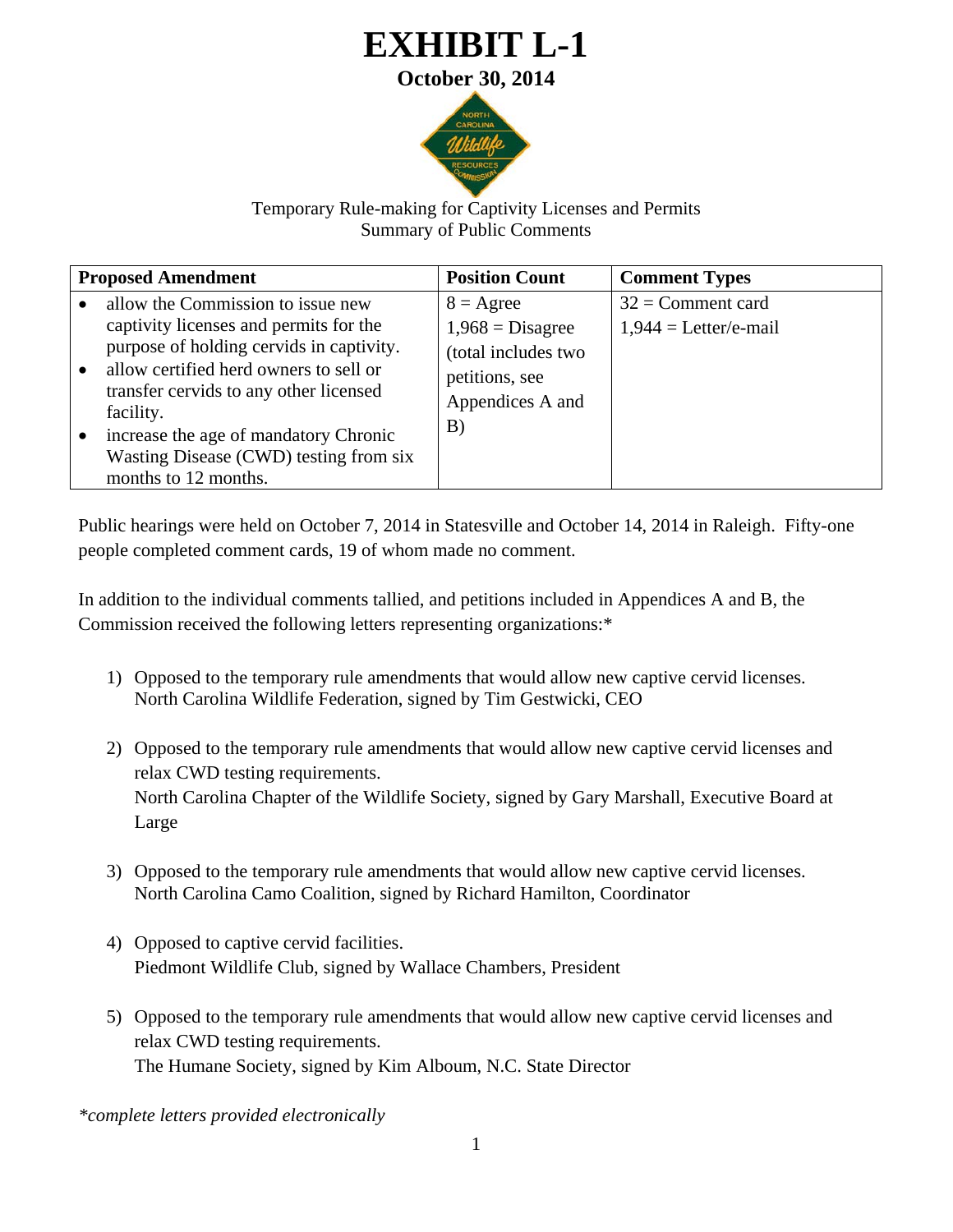## **APPENDIX A**

*The following e-mail was sent by 252 individuals:* 

Dear Wildlife Regulations:

I am a strong supporter of setting wildlife management policies and rules on the basis of the best available scientific evidence. The evidence we have today on the risk captive deer herds present to wild deer through the spread of disease, especially and most recently, Chronic Wasting Disease (CWD), clearly indicates a link between captive deer facilities and the movement of deer associated with the trade in captive deer and the likelihood of introduction of CWD into wild deer herds.

This Spring (2014), the WRC convened a panel of experts with wildlife disease experience from universities and from state and federal government; of representatives from non-government organizations including the NC Wildlife Federation, Quality Deer Management Association, NC Deer Farmers Association, National Deer Farmers Association, Boone and Crocket; and of stakeholders representing all aspects of the captive deer spectrum from deer hunters to deer farmers. This Task Force on Captive Deer Diseases, which worked over a three month period with three full day meetings. A compendium of valuable information was generated and all points of view were recorded in the Final Report of the Task Force. Doesn't it seem premature to take this proposed action to increase the number of captive deer facilities before this information can be presented to the General Assembly and all other interested parties?

Some people, especially those associated with operation of captive deer facilities, will claim that the risk of CWD introduction of a single deer pen is low, so low that you can ignore it and expand the number of deer pens without too great a risk. I disagree. Any additional risk is too high at this time when CWD is running rampart across North America. CWD is decimating wild deer herds and deer hunting in many states at this time. Some of these states are close by, too close for comfort. Pennsylvania, West Virginia, Maryland, and Virginia all have recorded CWD in their wild deer. The suspected or proven culprit in each case is an infected deer imported from a captive deer facility. This fact alone is sufficient to put the brakes on this impetuous rush to increase the number of deer farms in North Carolina.

If CWD invades NC, the landscape of deer management and deer hunting will be changed forever. The disease cannot be eradicated; no positive test will detect CWD in live animals, symptoms do not show in infected animals until later life due to its long incubation period, the causative agent survives for years under the most adverse conditions, death of the infected animal is the inevitable end, efforts to control the spread of CWD are seldom successful, and the cost of CWD is an immense amount of sportsman money, which must be diverted from other important wildlife management programs.

Our wild deer population in NC supports a huge economy important to small local businesses and provides outdoor recreational opportunities to260,000 deer hunters and many more outdoor enthusiasts who admire the white-tailed deer in its natural habitats. The white-tailed deer is the foremost recognized and popular member of the wildlife community in NC. No small risk to introduce CWD into NC for the meager benefit of a few commercial deer farmers is worth this gamble.

I am opposed to the proposal to expand the number of deer farms in NC.